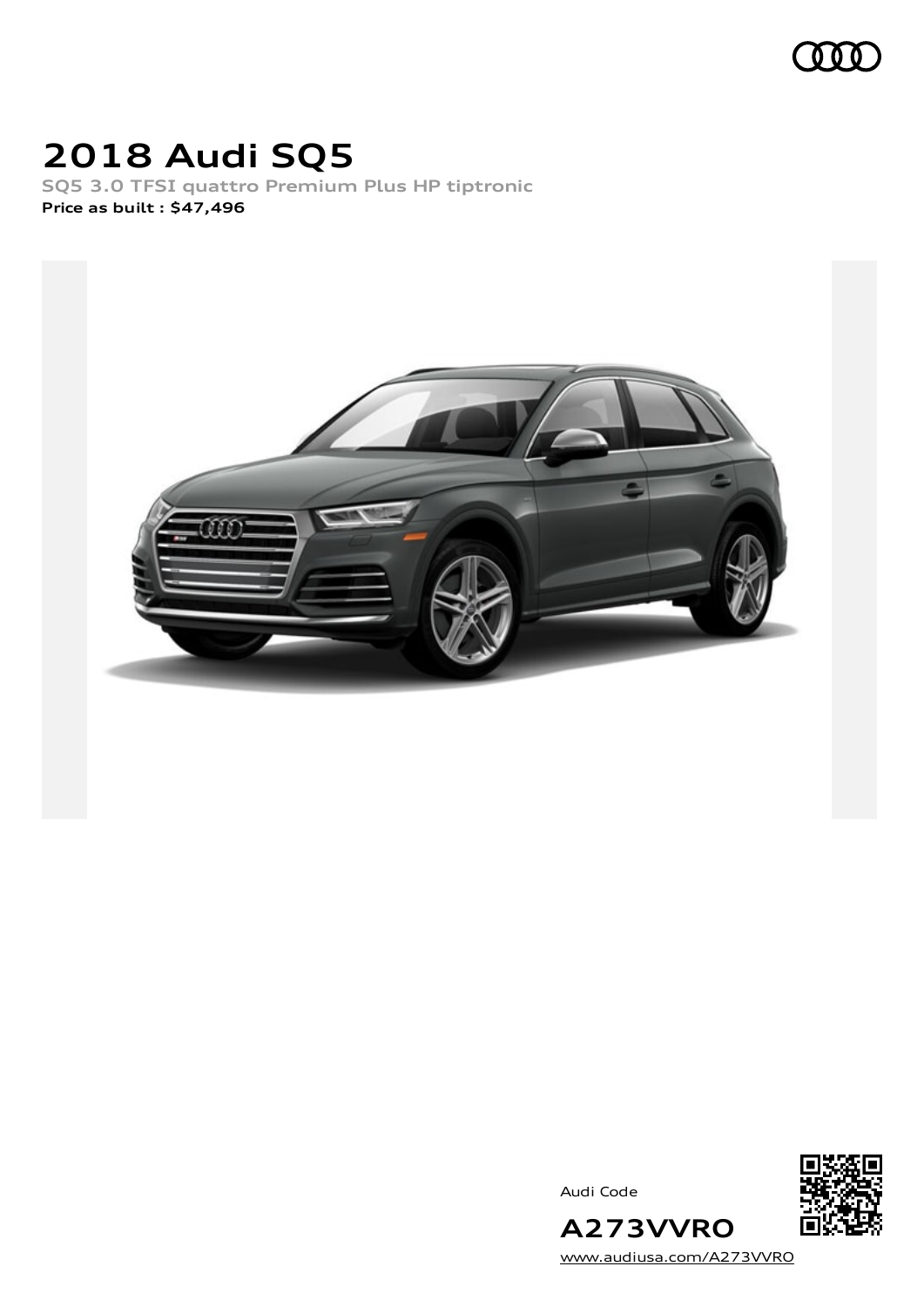### **Summary**

**Audi 2018 Audi SQ5** SQ5 3.0 TFSI quattro Premium Plus HP tiptronic

**Price as buil[t](#page-11-0)** \$47,496

### **Exterior colour**

Daytona Gray pearl

#### **Interior colour**

| Seats     | Black with Rock Gray stitching |
|-----------|--------------------------------|
| Dashboard | Black                          |
| Carpet    | Black                          |
| Headliner | Black                          |



#### **Further Information**

| Warranty        | N٥           |
|-----------------|--------------|
|                 |              |
| Mileage         | 17,256 miles |
| Type of vehicle | Used car     |

### **Audi Code**

A273VVRO

**Your configuration on www.audiusa.com** [www.audiusa.com/A273VVRO](https://www.audiusa.com/A273VVRO)

**Commission number** 56343cc40a0e0adf5db6

#### **Technical Specifications**

| Engine type                  | Six-cylinder                                  |
|------------------------------|-----------------------------------------------|
| stroke                       | Displacement/Bore and 2,995/84.5 x 89.0 cc/mm |
| Torque                       | 369 @ 1,370 - 4,500 lb-ft@rpm                 |
| Acceleration (0 - 60<br>mph) | 5.1 seconds seconds                           |
| Recommended fuel             | Premium                                       |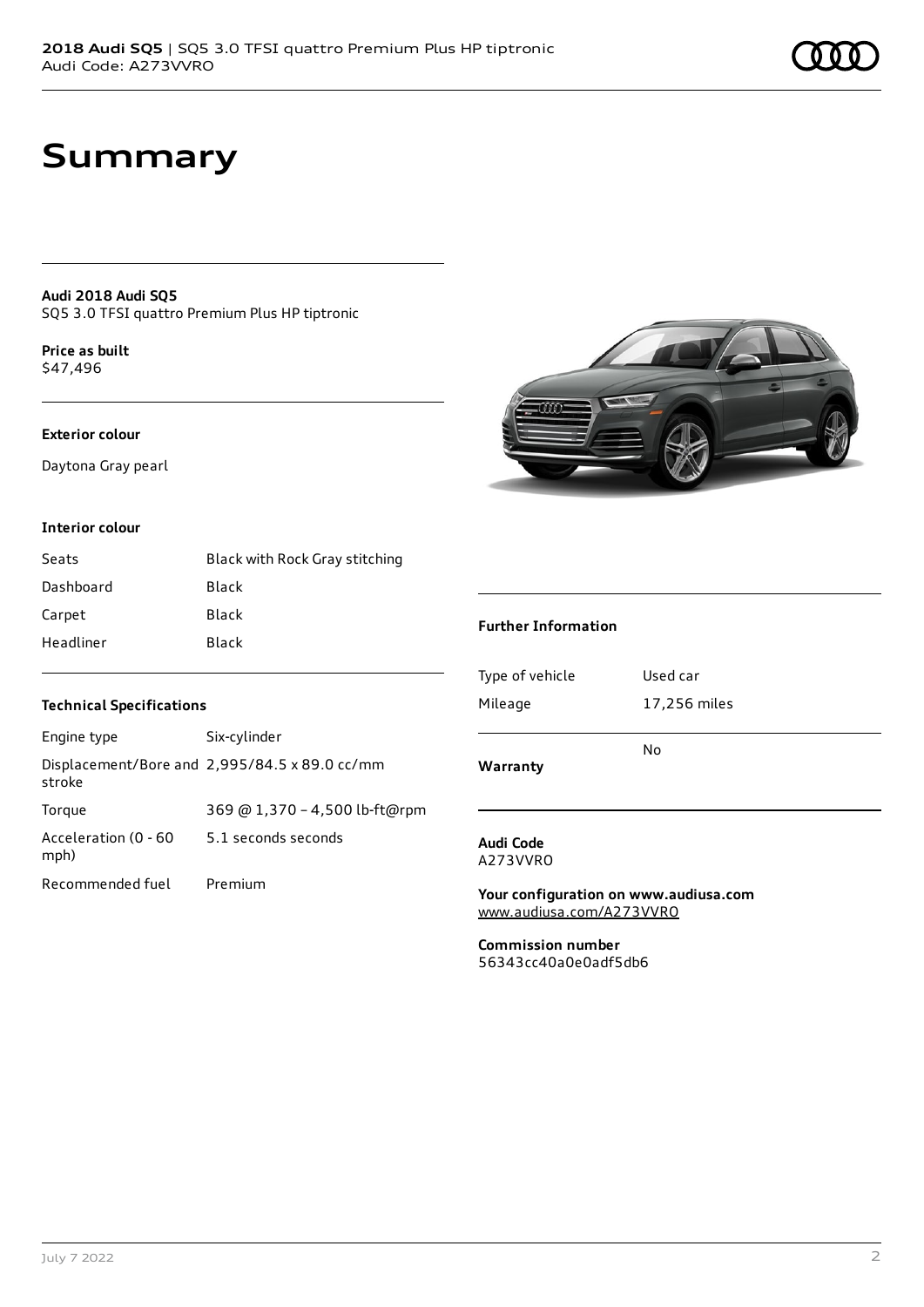# **Equipment**

Daytona Gray pearl

21" Audi Sport® 5-double-spoke-V design wheels

21" 255/40 summer tires

Cold weather package

Leather package

Fine Nappa leather seats with contrast diamond stitching

Heated front and rear seats

Navigation package

Audi virtual cockpit (12.3" LCD full digital instrument cluster with up to three visual modes: Infotainment and Classic. S, RS and R8 models also offer Sport mode)

MMI® Navigation plus









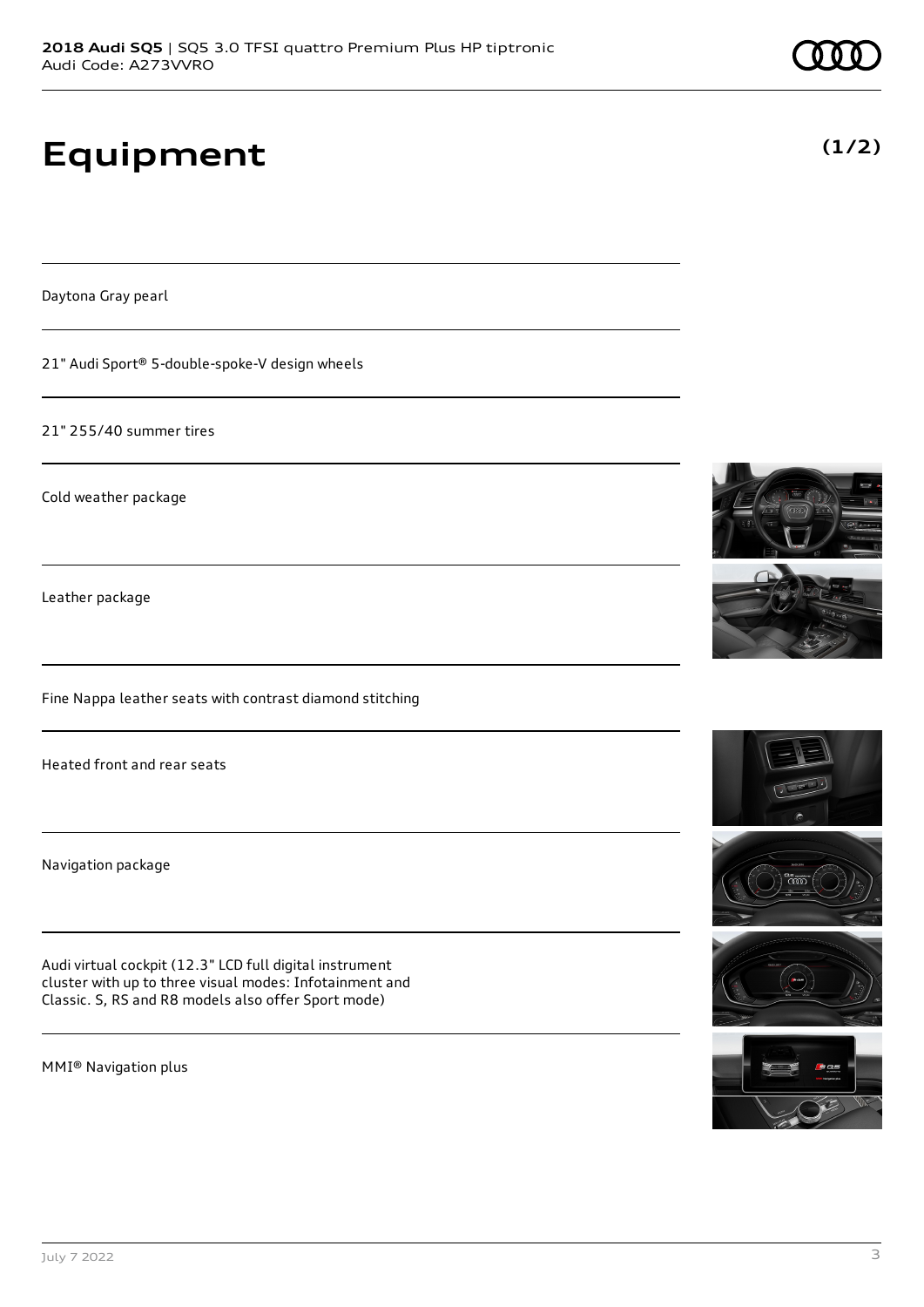# **Equipment**

Audi connect CARE assistance and security services and sixmonth trial subscription to Audi connect PRIME and Audi connect PLUS online services

MMI® Radio plus with ten speakers and single CD player with MP3 playback capability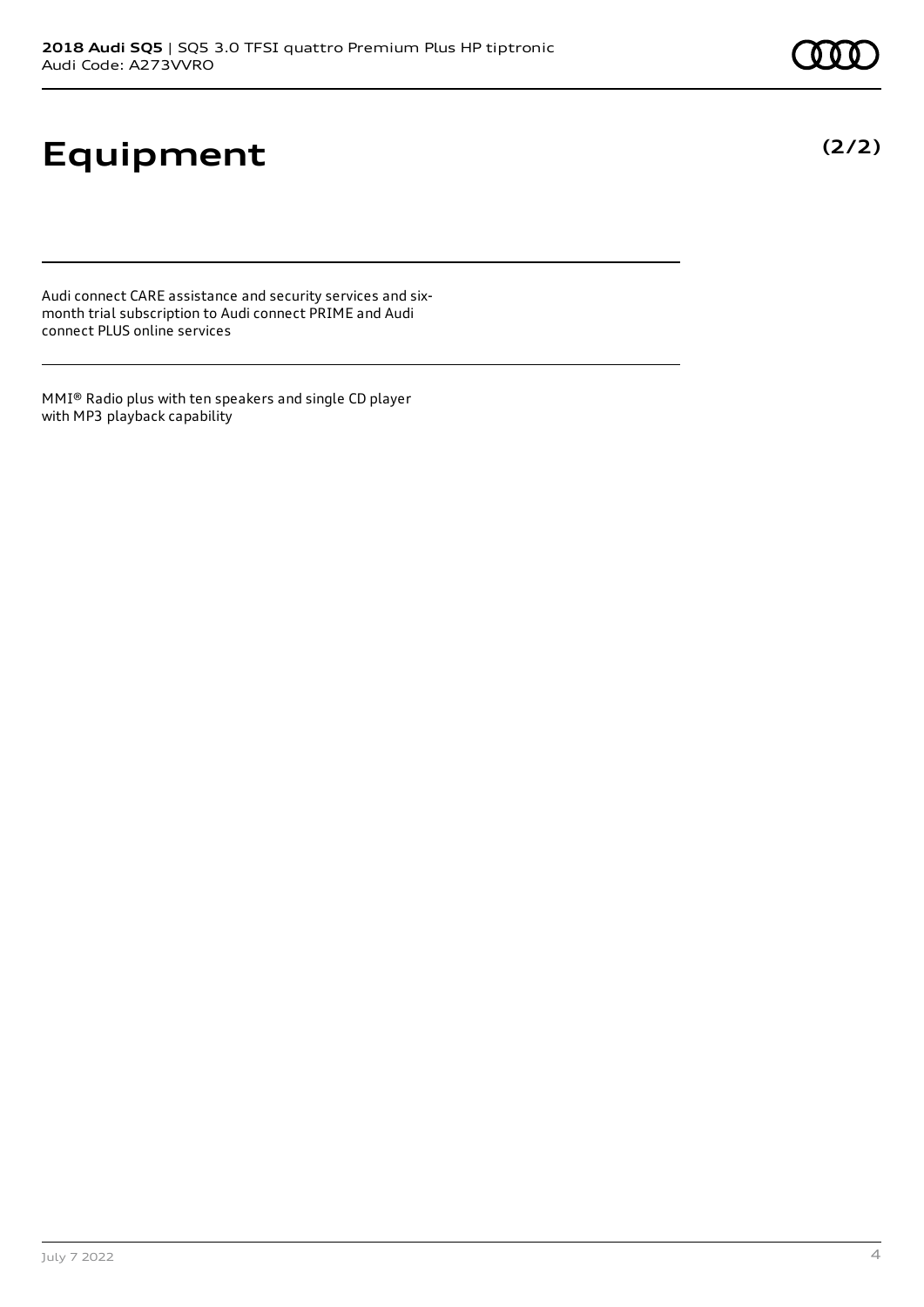## **Standard features**

### **Safety and Security**

| 4UB             | Driver and front passenger airbags                                  |
|-----------------|---------------------------------------------------------------------|
| UH1             | Electromechanical parking brake                                     |
| 4H3             | Integrated child door locks in rear doors                           |
| 7K6             | Tire-pressure monitoring system                                     |
| 4X3             | Front thorax side airbags and Sideguard®<br>head curtain airbags    |
| 3B7             | Lower Anchors and Tethers for Children<br>(LATCH) in rear seats     |
| 8T <sub>2</sub> | Cruise control with coast, resume and<br>accelerate features        |
| VC <sub>2</sub> | Garage door opener (HomeLink®)                                      |
| QZ7             | Electromechanical power steering                                    |
| 8N6             | Rain/light sensor for automatic windshield<br>wipers and headlights |
| 4F6             | Audi advanced key-keyless start, stop and<br>entry                  |

#### **Exterior**

| 1D <sub>8</sub> | Provision for towing bracket                                                                   |
|-----------------|------------------------------------------------------------------------------------------------|
| 5]3             | Tailgate roof spoiler                                                                          |
| 8IT             | Full LED headlights                                                                            |
| 8Q3             | Automatic headlights                                                                           |
| 8SP             | LED taillights with dynamic turn signals                                                       |
| VW1             | Rear privacy glass                                                                             |
| 4ZB             | Aluminum trim around exterior windows                                                          |
| 6XI.            | Power-adjustable, auto-dimming, power-<br>folding, heated exterior side mirrors with<br>memory |
| 1S1             | Car jack                                                                                       |
| 1 BL            | Adaptive damping suspension system                                                             |

### **Exterior**

| 3S1             | Aluminum roof rails                                                                 |
|-----------------|-------------------------------------------------------------------------------------|
| <b>Interior</b> |                                                                                     |
| 3FU             | Panoramic sunroof                                                                   |
| 6NQ             | <b>Black cloth headliner</b>                                                        |
| 7F <sub>9</sub> | Leather-wrapped gear selector                                                       |
| 5TG             | Brushed Aluminum inlays                                                             |
| 3NS             | Sliding, split folding 40/20/40 rear<br>seatbacks with adjustable recline           |
| QE1             | Storage package                                                                     |
| 4M3             | Four beverage holders                                                               |
| VT5             | Aluminum door sill inlays with S badging                                            |
| VF1             | Stainless steel pedal caps                                                          |
| 9AQ             | Three-zone automatic climate control                                                |
| 4L7             | Auto-dimming interior rear view mirror with<br>digital compass                      |
| QQ1             | LED interior lighting package                                                       |
| 4E7             | Power tailgate                                                                      |
| 5XF             | Driver and front-passenger extendable sun<br>visors with illuminated vanity mirrors |
|                 | Infotainment and Driver Accictanc                                                   |

#### **Infotainment and Driver Assistance**

| 9VD | Audi sound system                                                                |
|-----|----------------------------------------------------------------------------------|
| 9ZX | BLUETOOTH <sup>®</sup> wireless technology<br>preparation for compatible devices |
| 6K9 | Audi pre sense® basic and Audi pre sense®<br>city                                |
| 2H1 | Audi drive select                                                                |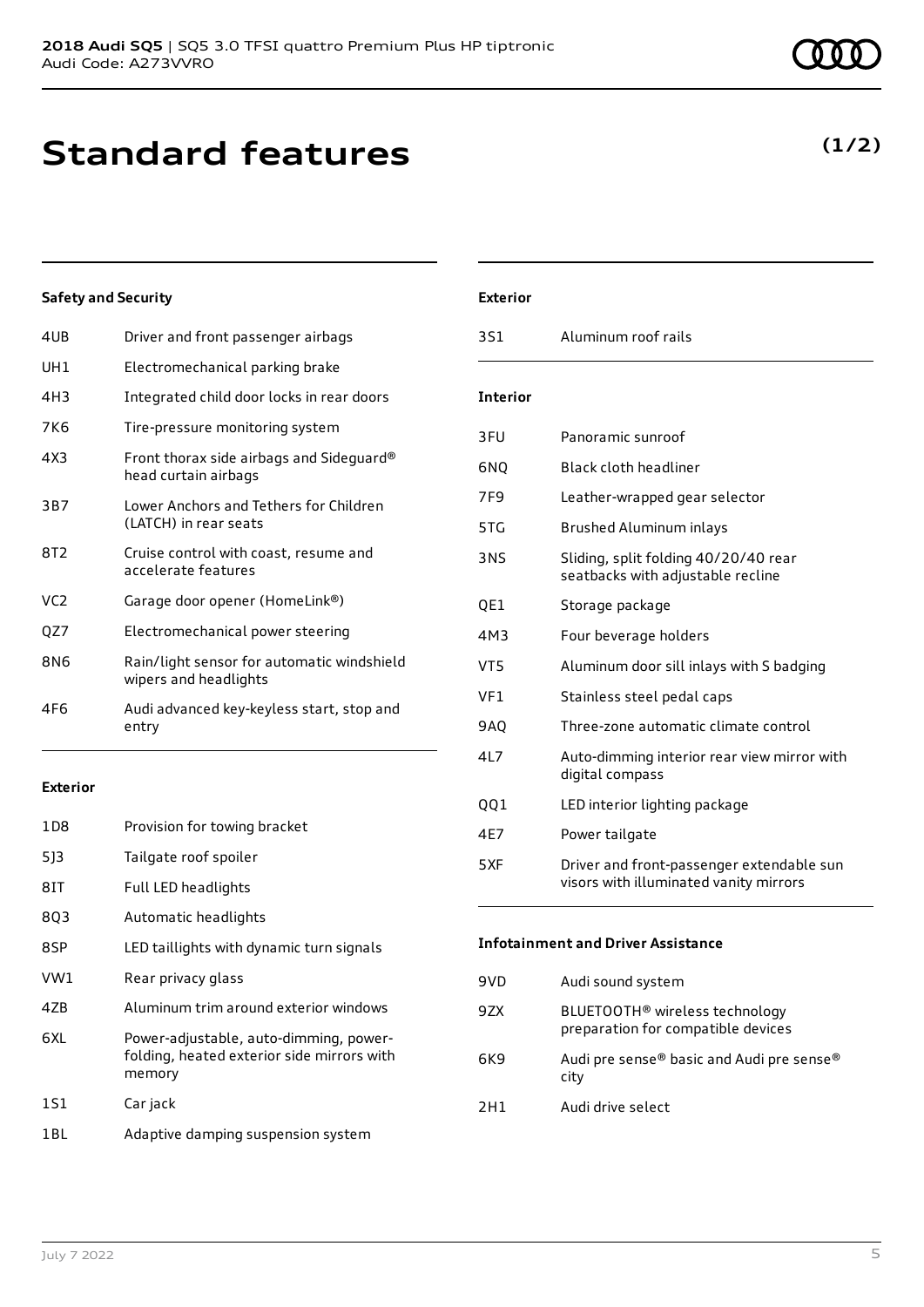**(2/2)**

# **Standard features**

### **Infotainment and Driver Assistance**

| IW <sub>3</sub> | Audi connect CARE assistance and security<br>services                                                                             |
|-----------------|-----------------------------------------------------------------------------------------------------------------------------------|
| 7X <sub>2</sub> | Parking system plus                                                                                                               |
| 7W3             | Audi pre sense® rear                                                                                                              |
| UI <sub>2</sub> | Audi smartphone interface including Apple<br>CarPlay <sup>™</sup> and Google™ Android Auto <sup>™</sup> for<br>compatible devices |
| KA <sub>2</sub> | Rear view camera                                                                                                                  |
| 7Y1             | Audi side assist                                                                                                                  |
| OV3             | Sirius XM® Satellite Radio                                                                                                        |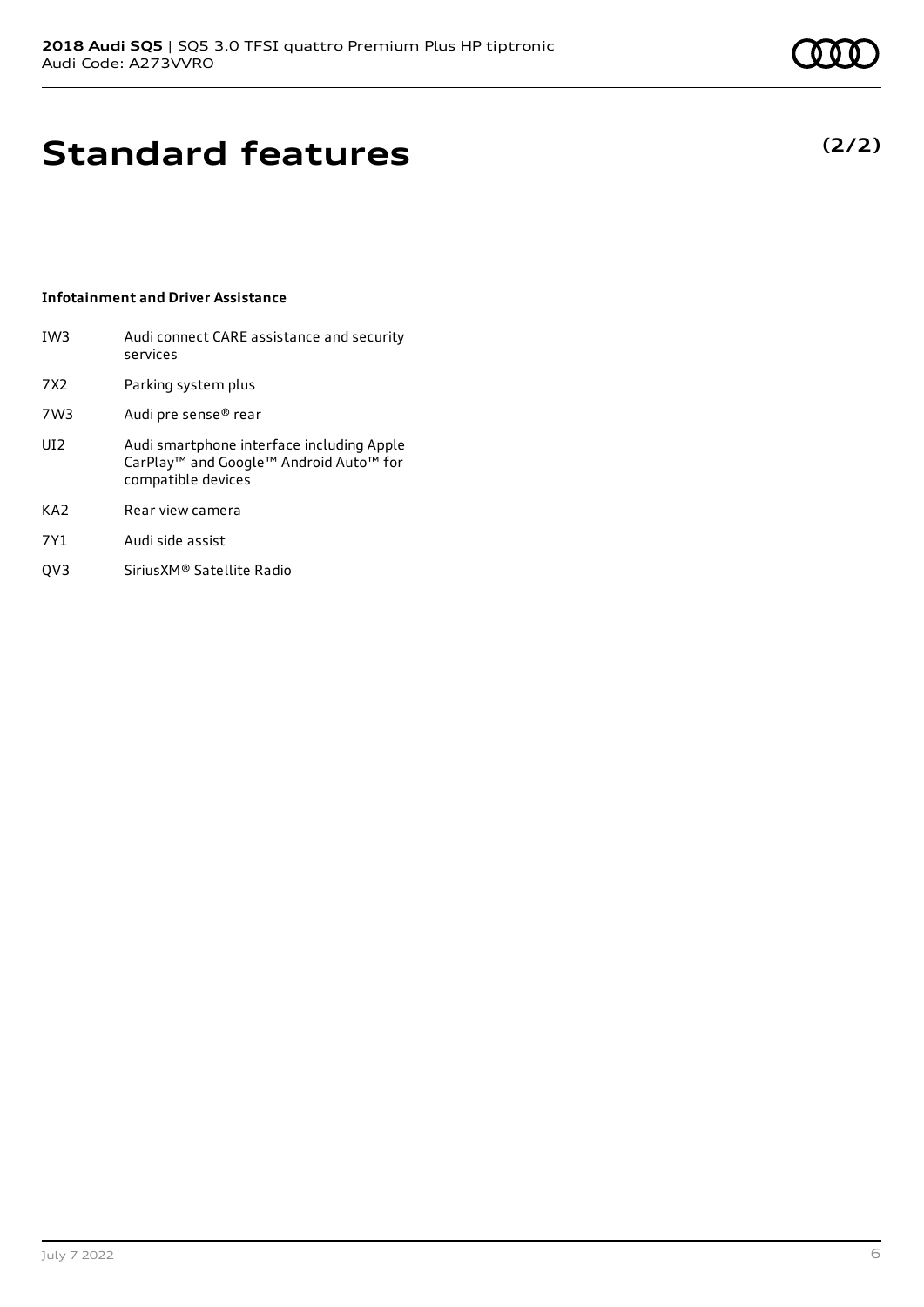### **Dealer remarks**

\* 1 OWNER CLEAN CARFAX, \* 1 OWNER, \* CLEAN CARFAX, \* FACTORY CERTIFIED, \* NAVIGATION, \* TURBO, \* AWD, \* PANO ROOF, \* LEATHER, \* BACKUP CAMERA, \* HEATED SEATS, 3-Spoke Heated Steering Wheel w/Shift Paddles, Audi Connect PRIME & PLUS, Audi Virtual Cockpit, Cold Weather Package, Fine Nappa Leather Seating Surfaces, Fine Nappa Leather Upholstery, Heated Rear Seats, Leatherette Covered Center Console, Navigation Package, Radio: MMI Navigation Plus w/MMI Touch, Wheels: 21" Audi Sport 5-Double-Spoke V Design. Recent Arrival! Odometer is 10224 miles below market average!

Audi Certified pre-owned Details:

\* Includes 24/7 Roadside Assistance emergency towing, collision, jump start, flat tire change, emergency fuel service, lock-out service, extrication service, Audi assist, CARFAX Vehicle History Report and SiriusXM satellite radio complimentary 90 day subscription. If Audi New Vehicle Limited Warranty (NVLW) coverage remains at time of CPO purchase, CPO Limited Warranty Coverage commences upon expiration of NVLW and continues until 5 years from vehicle's original in-service date with no mileage limitation. If NVLW coverage has expired at time of CPO purchase, CPO Limited Warranty coverage commences at time of purchase and continues for 12 months with no mileage limitation. Limited warranty is transferable between private parties.

\* Limited Warranty: 12 Month/Unlimited Mile beginning after new car warranty expires or from certified purchase date

\* 300+ Point Inspection

\* Warranty Deductible: \$0

Awards:

\* 2018 KBB.com 10 Most Fun SUVs \* 2018 KBB.com 10 Most Awarded Brands For more information, please contact LeAnna Cherewka at lcherewka@sunmotorcars.com.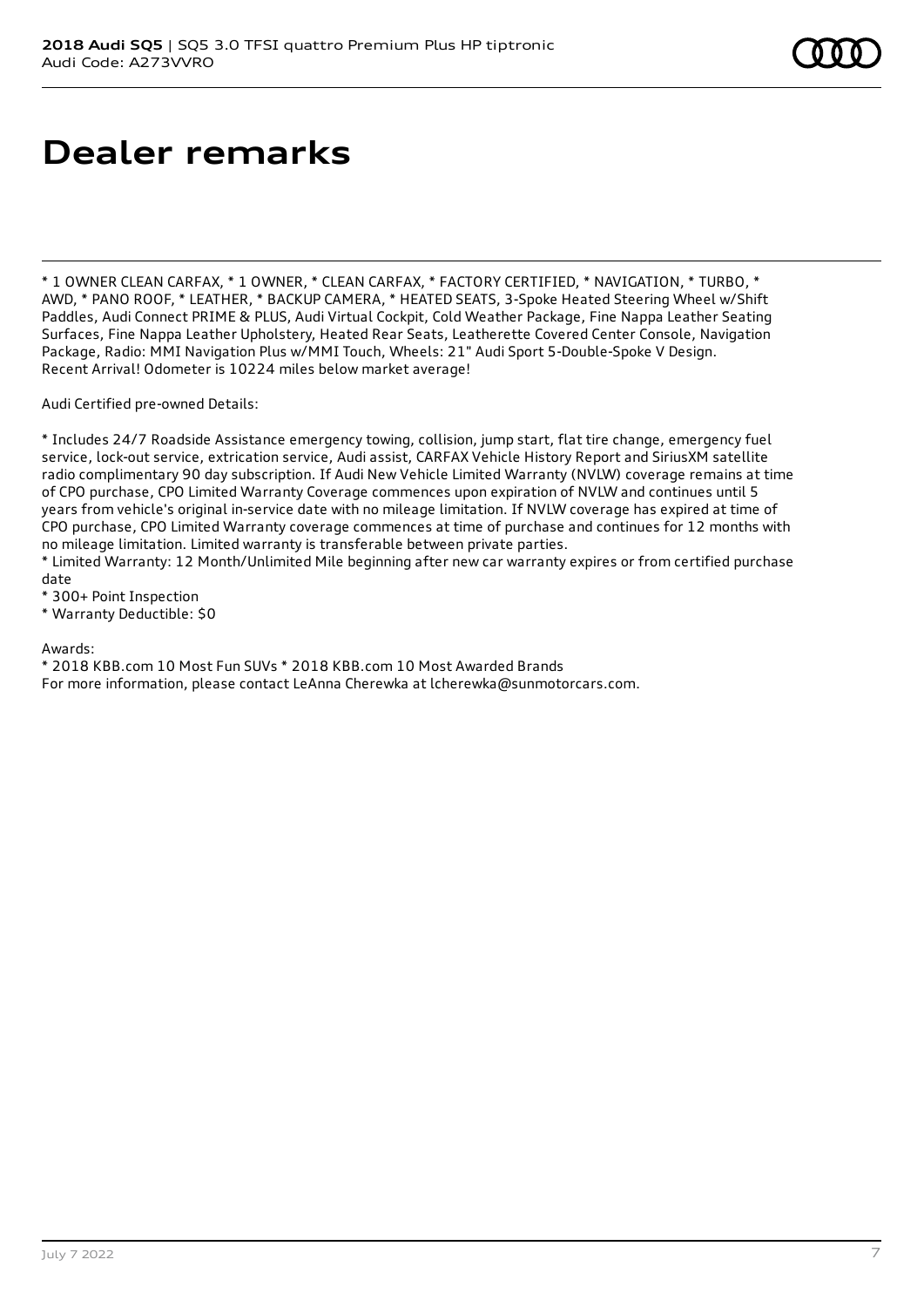### **Technical Specifications**

### **Engineering | Performance**

| Engine type                  | Six-cylinder                                                                                     |
|------------------------------|--------------------------------------------------------------------------------------------------|
| Acceleration (0 - 60<br>mph) | 5.1 seconds seconds                                                                              |
| Engine block                 | Aluminum-alloy                                                                                   |
|                              | Induction/fuel injection Twin-scroll turbocharged /TFSI®                                         |
| Displacement                 | 3.01                                                                                             |
| Cylinder head                | Aluminum-alloy                                                                                   |
| Max. output ps/hp            | 354 @ 5,400 - 6,400 @ rpm                                                                        |
| Towing capacity              | Trailer hitch provision with 4,400-lb<br>maximum towing capacity and 440-<br>lb tongue weight lb |
| stroke                       | Displacement/Bore and $2,995/84.5 \times 89.0 \text{ cc/mm}$                                     |
| Torque                       | 369 @ 1,370 - 4,500 lb-ft@rpm                                                                    |
| Valvetrain                   | 24-valve DOHC with Audi valvelift<br>system                                                      |

### **Transmission | Drivetrain**

| Gear ratios: 8th         | 0.667:1                                                                                                   |
|--------------------------|-----------------------------------------------------------------------------------------------------------|
| Gear ratios: 6th         | 1.000:1                                                                                                   |
| Gear ratios: 7th         | 0.839:1                                                                                                   |
| Gear ratios: Reverse     | 3.317:1                                                                                                   |
| Gear ratios: Final Drive | 3.204:1                                                                                                   |
| Gear ratios: 4th         | 1.667:1                                                                                                   |
|                          |                                                                                                           |
| Transmission             | Eight-speed Tiptronic <sup>®</sup> automatic<br>transmission and quattro <sup>®</sup> all-<br>wheel drive |
| Gear ratios: 5th         | 1.285:1                                                                                                   |
| Gear ratios: 2nd         | 3.143:1                                                                                                   |
| Gear ratios: 3rd         | 2.106:1                                                                                                   |
| Gear ratios: 1st         | 4.714:1                                                                                                   |

#### **Steering**

| Steering type                             | Electromechanical power steering<br>system |
|-------------------------------------------|--------------------------------------------|
| Turning diameter, curb-38.4 ft<br>to-curb |                                            |
| Steering ratio                            | 15.8:1                                     |

#### **Suspension**

| Front axle | Five-link front suspension |
|------------|----------------------------|
| Rear axle  | Five-link rear suspension  |

| Alternator | 110-150 A   |
|------------|-------------|
| Battery    | 420 A/75 Ah |

### **(1/2)**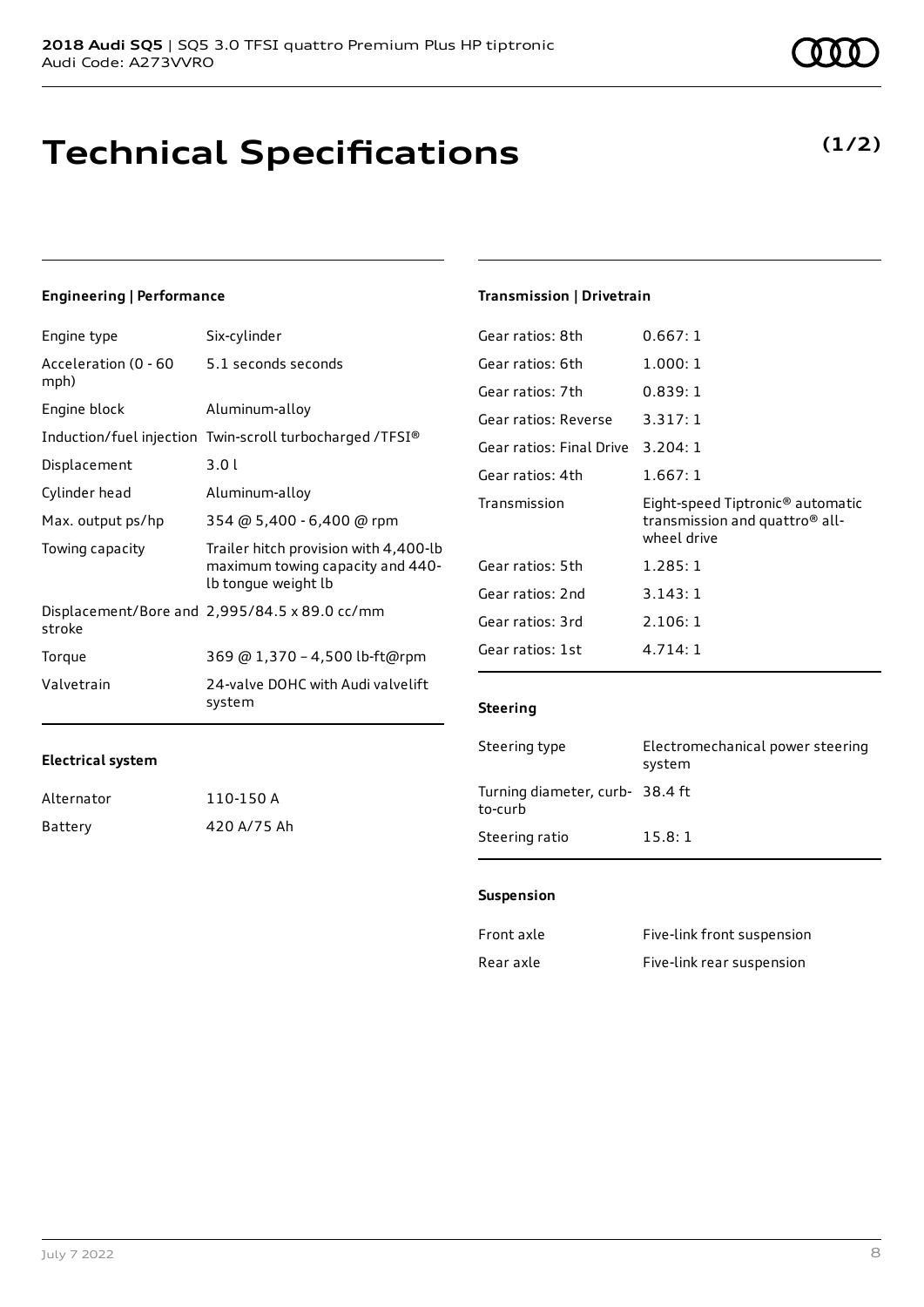### **Technical Specifications**

### **Brakes**

| <b>Front brakes</b>           | 13.8 (ventilated disc) in                                            |  |
|-------------------------------|----------------------------------------------------------------------|--|
| Rear brakes                   | 13.0 (ventilated disc) in                                            |  |
| <b>Body</b>                   |                                                                      |  |
|                               |                                                                      |  |
| Material                      | Multi-material body construction<br>(steel and aluminum composition) |  |
| <b>Warranty   Maintenance</b> |                                                                      |  |
|                               |                                                                      |  |
| Warranty                      | 4-year/50,000-mile Audi New<br>Vehicle Limited Warranty              |  |
|                               |                                                                      |  |

Maintenance 12-month/10,000-mile (whichever occurs first) NO CHARGE first scheduled maintenance

#### **Interior measurements**

| Seating capacity                          | 5                      |
|-------------------------------------------|------------------------|
| Shoulder room, rear                       | 56.5 in                |
| Head room with front<br>sunroof           | 40.2 in                |
| Leg room, rear                            | 37.8 in                |
| Shoulder room, front                      | 57.7 in                |
| Head room with rear<br>sunroof            | 37.7 in                |
| Head room, rear                           | 39.3 in                |
| Leg room, front                           | 41.0 in                |
| Head room, front                          | 41.7 in                |
| Cargo volume, rear<br>seatbacks up/folded | 26.8/60.4 cu ft, cu ft |
|                                           |                        |

#### **Exterior Measurements**

| Height                                   | 65.3 in  |
|------------------------------------------|----------|
| Overall width without 74.5 in<br>mirrors |          |
| Length                                   | 183.9 in |
| Wheelbase                                | 111.2 in |
| Drag coefficient                         | 0.35 Cw  |
| Overall width with<br>mirrors            | 84.3 in  |
| Track rear                               | 63.6 in  |
| Track front                              | 63.9 in  |
| Curb weight                              | 4,398 lb |
| Ground clearance,<br>loaded              | 8.2 in   |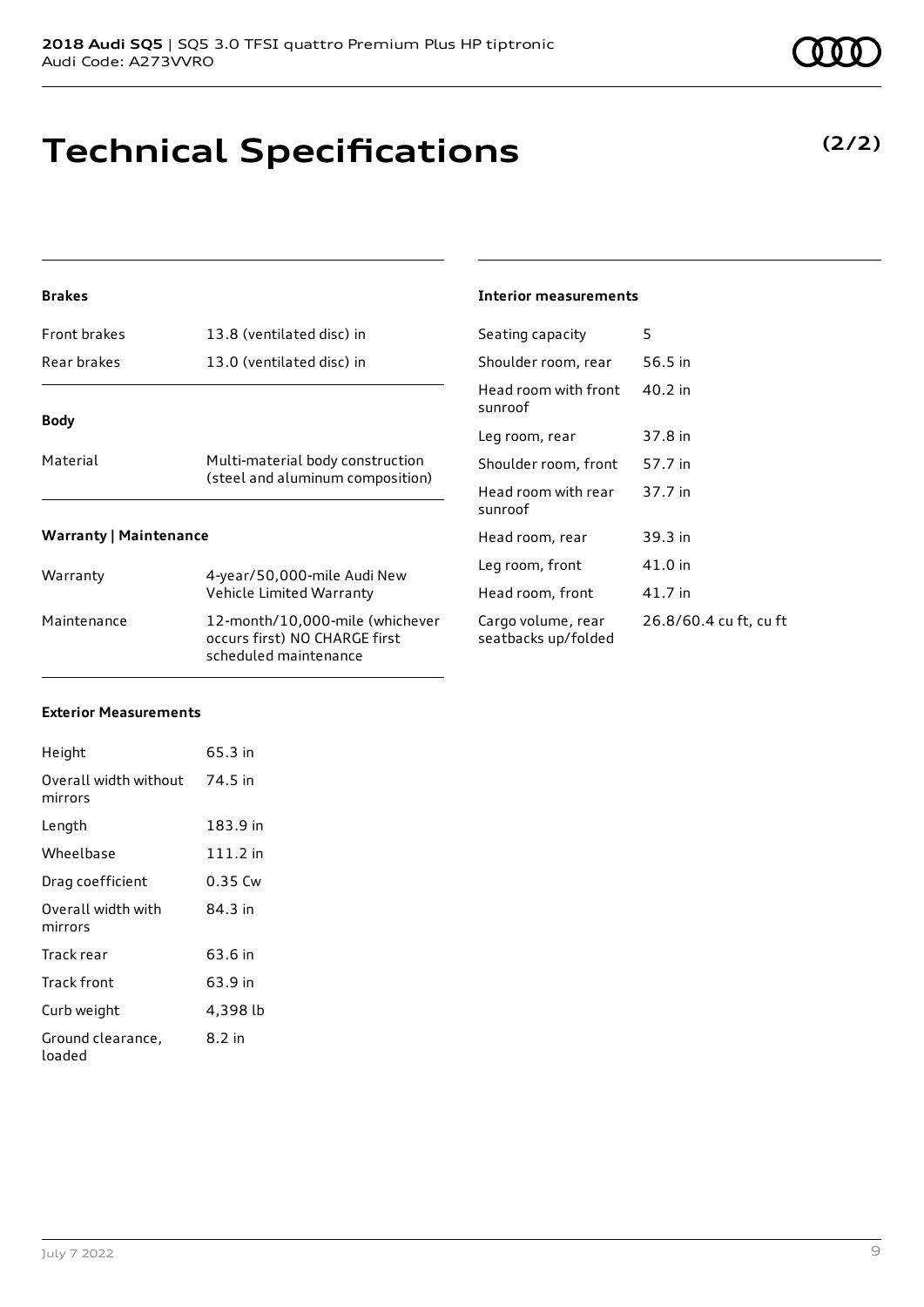### **Consumption- and emission**

### **Consumption by NEDC**

| urban       | $19 \text{ mpg}$ |
|-------------|------------------|
| extra-urban | 24 mpg           |
| combined    | $21$ mpg         |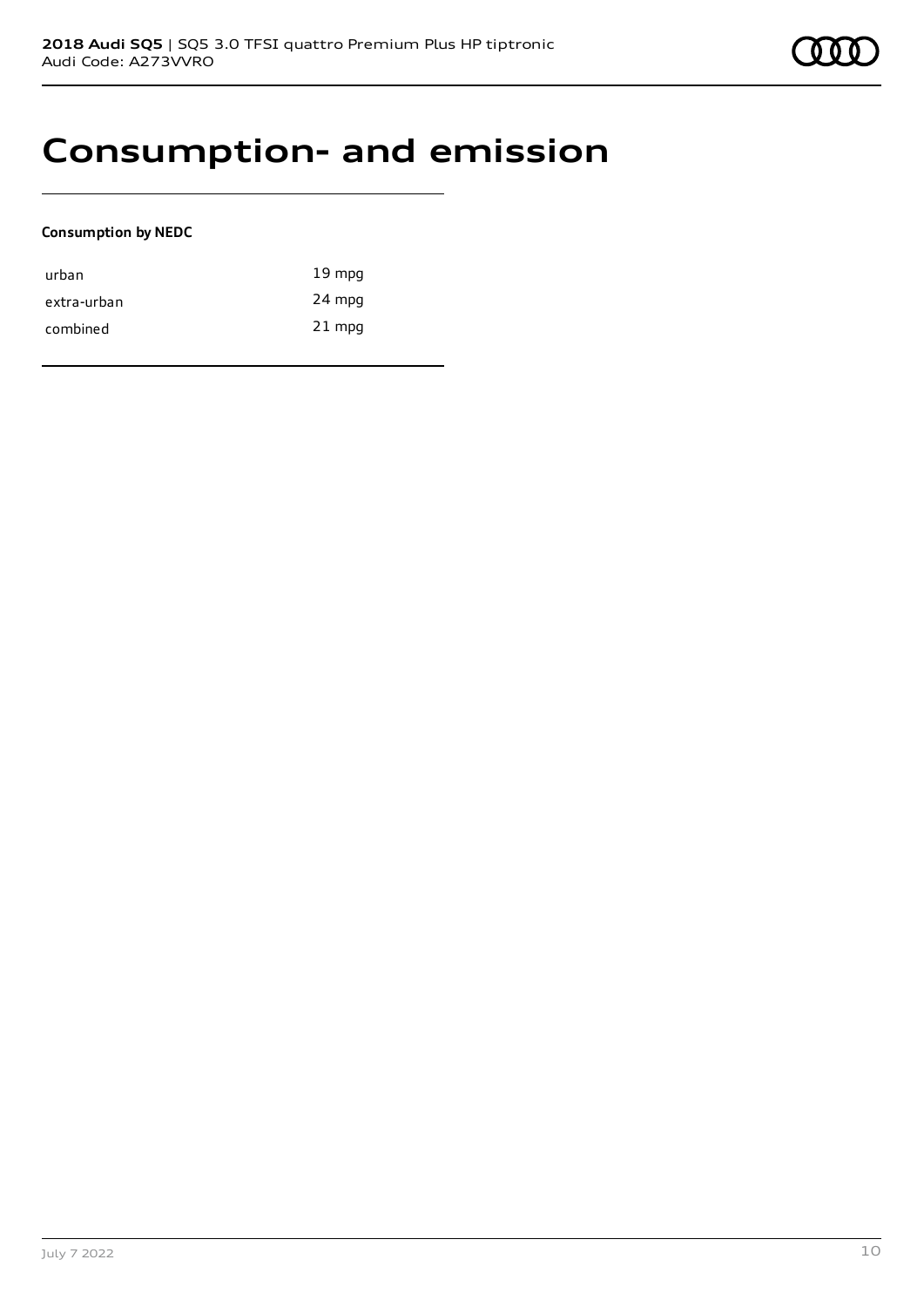

## **Contact**

Dealer **Audi Mechanicsburg**

6671 Carlisle Pike 17050 Mechanicsburg PA

Phone: +17177962834 FAX: 7177661015

www: [https://www.mechanicsburgaudipa.com](https://www.mechanicsburgaudipa.com/)